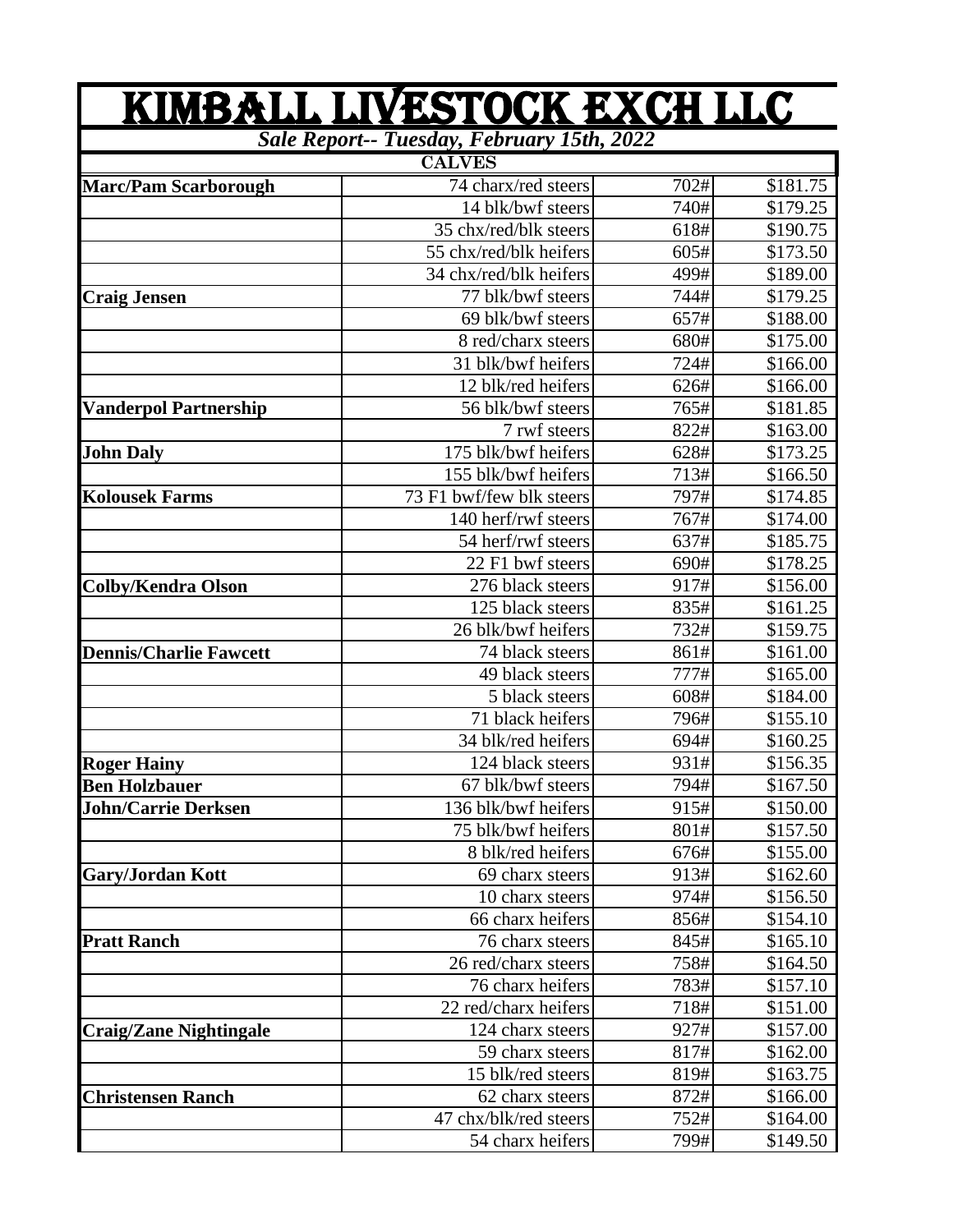|                               | 60 chx/blk/red heifers | 699#  | \$153.75 |
|-------------------------------|------------------------|-------|----------|
| <b>Scott/Vince Moeller</b>    | 50 chx/blk/red steers  | 896#  | \$157.00 |
|                               | 26 chx/blk/red steers  | 774#  | \$160.50 |
|                               | 64 chx/blk/red heifers | 827#  | \$149.85 |
|                               | 31 chx/blk/red heifers | 721#  | \$156.75 |
| <b>Duane Wagner</b>           | 57 charx steers        | 834#  | \$163.00 |
|                               | 11 charx/red steers    | 676#  | \$174.00 |
|                               | 39 charx/red heifers   | 765#  | \$154.60 |
| <b>Larry Ogle</b>             | 63 blk/charx steers    | 931#  | \$154.00 |
|                               | 36 blk/charx steers    | 793#  | \$159.50 |
|                               | 29 charx heifers       | 883#  | \$147.50 |
|                               | 18 charx/blk heifers   | 748#  | \$148.00 |
| <b>Gary/Stacey Eddy</b>       | 31 charx steers        | 811#  | \$163.50 |
|                               | 10 charx steers        | 645#  | \$183.50 |
|                               | 37 charx heifers       | 777#  | \$151.25 |
|                               | 7 charx heifers        | 643#  | \$161.00 |
| <b>Brandon/Mandi Synhorst</b> | 57 blk/red steers      | 798#  | \$165.50 |
|                               | 17 blk/bwf steers      | 691#  | \$175.25 |
|                               | 29 blk/red heifers     | 720#  | \$161.75 |
|                               | 9 black heifers        | 636#  | \$172.50 |
| <b>Keith Volek</b>            | 63 black steers        | 874#  | \$155.25 |
|                               | 19 black steers        | 753#  | \$162.00 |
| <b>Randy Kott</b>             | 59 blk/red steers      | 724#  | \$173.00 |
|                               | 11 blk/red steers      | 605#  | \$181.50 |
| <b>Householder Ranch</b>      | 91 black heifers       | 597#  | \$174.50 |
|                               | 67 black heifers       | 714#  | \$162.50 |
|                               | 10 black heifers       | 455#  | \$180.00 |
| <b>Bob Kopfmann</b>           | 159 blk/bwf heifers    | 638#  | \$171.10 |
|                               | 32 red heifers         | 616#  | \$171.00 |
| <b>Leisinger Ranch</b>        | 81 blk/bwf heifers     | 615#  | \$178.00 |
|                               | 5 blk/red heifers      | 508#  | \$177.00 |
| <b>Oscar Peterson</b>         | 92 charx/red heifers   | 550#  | \$181.00 |
|                               | 18 charx/red heifers   | 471#  | \$181.50 |
| <b>Roger VonEye</b>           | 36 blk/bwf steers      | 903#  | \$159.25 |
|                               | 7 red/rwf steers       | 932#  | \$153.50 |
|                               | 30 blk/bwf heifers     | 840#  | \$148.75 |
| <b>Garry/Todd Leiferman</b>   | 29 black steers        | 896#  | \$156.75 |
| <b>Erin Deal</b>              | 25 blk/bwf steers      | 730#  | \$176.00 |
|                               | 2 black steers         | 562#  | \$181.00 |
|                               | 28 black heifers       | 651#  | \$167.50 |
|                               | 3 black heifers        | 451#  | \$188.00 |
| <b>Ron Steffen</b>            | 32 Red Angus heifers   | 661#  | \$168.75 |
|                               | YEARLINGS              |       |          |
| <b>Steve Molstad</b>          | 29 blk/bwf steers      | 1272# | \$138.00 |
|                               | 5 blk/bwf steers       | 1115# | \$141.50 |
|                               | 4 black heifers        | 1161# | \$141.00 |
| <b>Gary/Jordan Kott</b>       | 5 charx steers         | 1297# | \$135.50 |